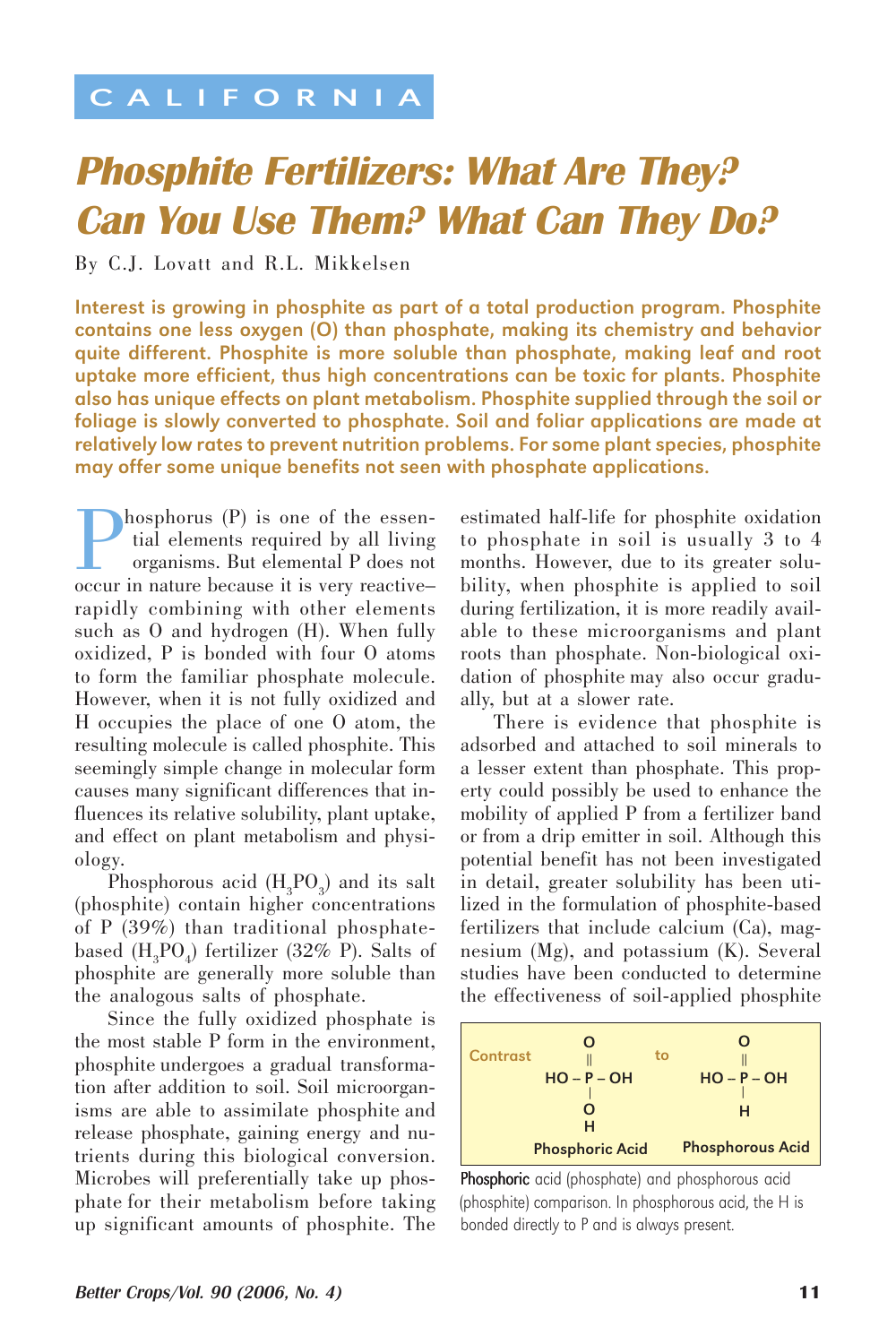as a nutrient source for crops. Early work with these materials focused on the toxic effects of phosphite and phosphorous acid on a variety of crops when used as the primary source of P.

When phosphite is supplied at concentrations equivalent to phosphate fertilization rates, most reports show that initially it is a poor source of plant nutrient for a short-cycle crop ( $Figure 1$ ). Crops fertilized at high rates of phosphite consistently perform poorer than those fertilized with phosphate for the first weeks or months following nutrient addition. The biological oxidation process can be too slow (depending on soil conditions, temperature, and presence of phosphite-metabolizing microbes) to be of agricultural significance for some annual crops. However, when crops are replanted in the previously phosphite-fertilized soil, their performance is similar to crops grown in phosphate-fertilized soil. These toxic effects and the addi-



Figure 1. Effect of hydroponic P treatments on tomato growth (top) and Phytophthora infection (bottom) of peppers (Forster et al., 1998). Identical letters indicate there is no significant difference<br>hetween treatments at the 5% level.

tional expense associated with phosphite materials limited further research for many years.

Recent work with phosphite has shown that at appropriate rates, it can provide stimulation to the plant which may not occur with phosphate. However, when used at recommended rates, phosphite supplies only 2 lb  $P_2O_5/A$  at each soil application, which may be far below crop removal rates. Less is known about the response of perennial crops to soil-applied phosphite sources, but this practice is growing too.

Interest in phosphite reemerged when a commercial product (aluminum phosphonate salt, called fosetyl-Al) was shown to move from the leaves to the roots in the phloem in the form of phosphite and provide control for some root diseases. Phosphite in roots has been shown to directly inhibit *Phytophthora* fungi and also stimulate the pathogen defense mechanisms in plants. While phosphite can effectively control specific species of Oomycetes, it has little effect on the majority of soil fungi. The relatively limited fungicidal effect—combined with its ability to stimulate plants to make a broad spectrum of biologically active metabolites—makes phosphite relatively benign to the environment and safe to use. However, as a treatment for pathogens other than *Phytophthora*, phosphite may reduce disease severity, but can be less effective than standard fungicides.

Other foliar-applied nutrients have the beneficial effect of reducing incidence of disease-causing organisms. Use of phosphite in some ways may be compared with other plant nutrients that have this benefit, although with different modes of action. For many years, foliar applications of zinc, manganese, copper, and sulfur have been used effectively for suppressing some plant pathogens. Similarly, single sprays of phosphate can induce systemic protection against pathogens, such as powdery mildew, in some annual and perennial crops.

Research shows that foliar applications of phosphite can replace phosphate in citrus and avocado crops suffering from P